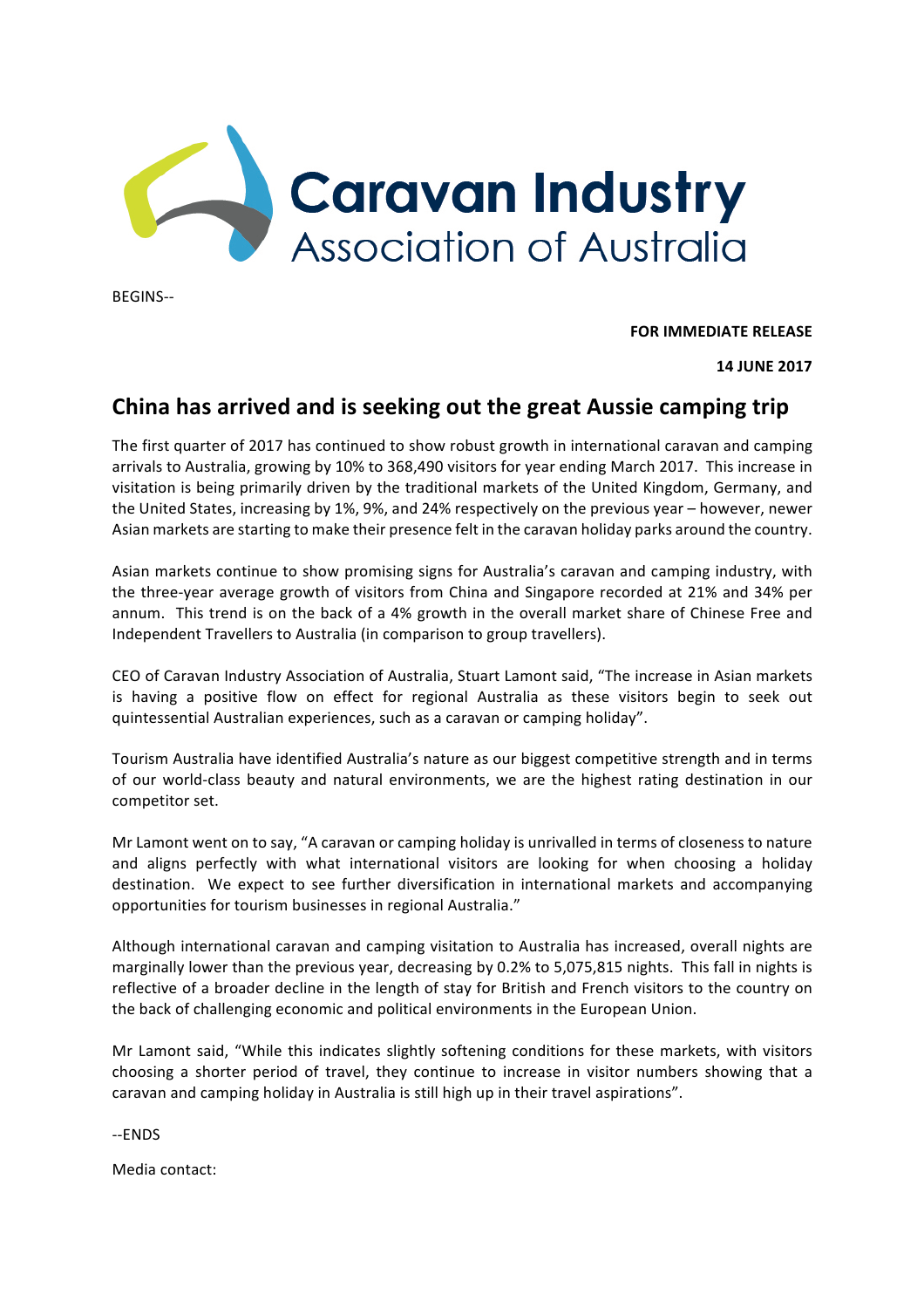Rachael Morris 03 9815 2015 rachaelm@caravanindustry.com.au

Please use the full name when referring to Caravan Industry Association of Australia, not the acronym CIAA, as several unconnected organisations use this acronym. For further information including requests for comment or imagery, please contact Rachael Morris: Phone 03 9815 2015 or **email rachaelm@caravanindustry.com.au**

Caravan Industry Association of Australia is the peak national body for the caravanning and camping *industry in Australia. Our organisation's vision is, "To lead and champion a robust, compliant and sustainable caravanning and camping industry", with all operation pillars – marketing; research; lobbying and advocacy; compliance, accreditation and training* – working towards this vision.

As the peak national body for the Australian caravanning and camping industry, Caravan Industry Association of Australia represents over 3,500 businesses across the entire supply chain. Many of these *industry businesses financially support the organisation by making a voluntary contribution towards a cooperative fund that aims to support the sustainability of the greater industry.* 

In addition, we communicate regularly with consumers who have an interest in the caravanning and *camping lifestyle.* We maintain an active database of over 360,000 consumers and support this via social media channels with more than 121,000 participants.